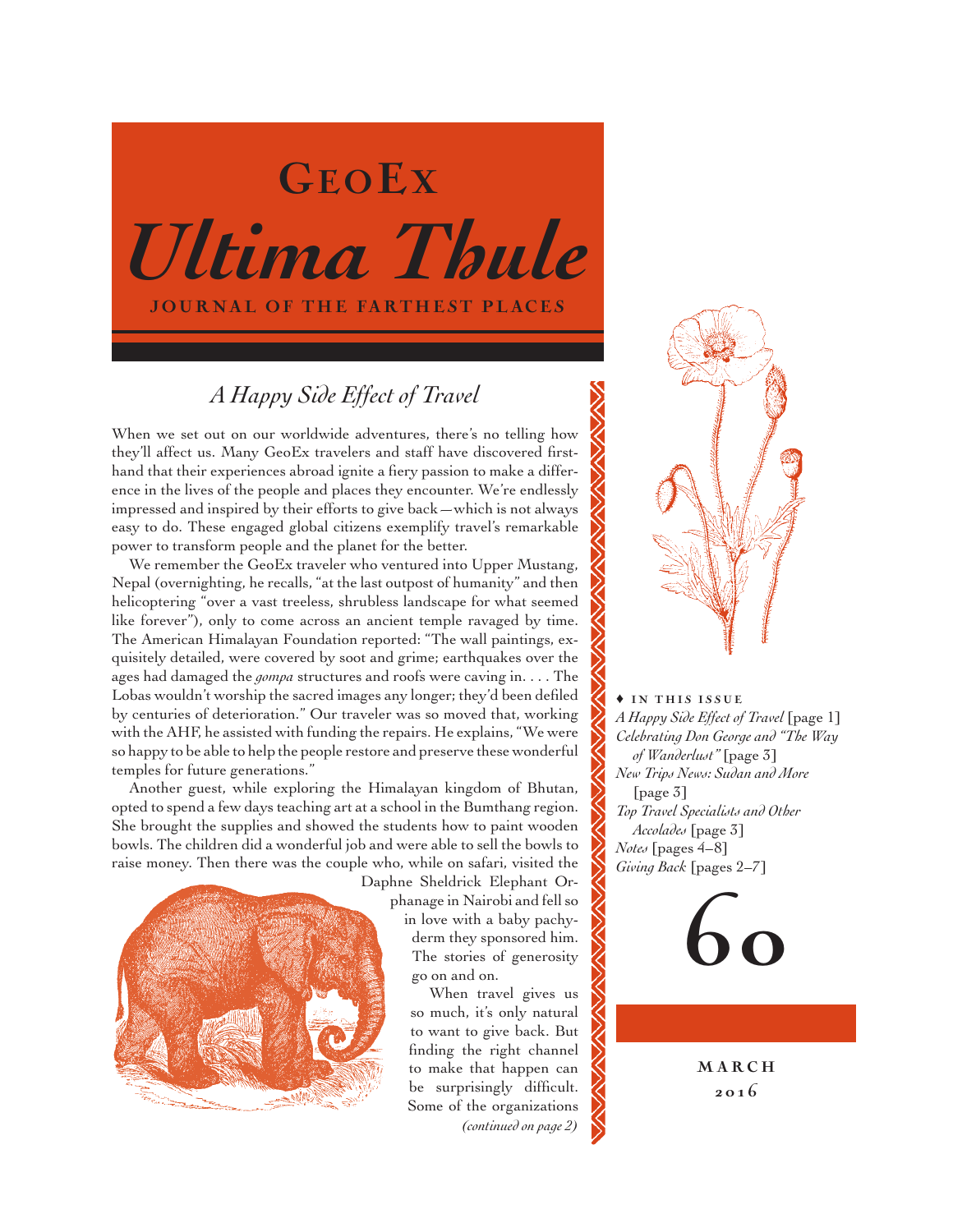#### GIVING BACK *We asked staff to tell us about worthy NGOs, community and conservation organizations, and giving-back efforts they've*

*encountered—and even been a part of—during their travels. We'd love to hear about yours as well.*

### $\triangle$  GIVING BACK ONE

Natalie Crow: *In 2012 I traveled to Patagonia for the first time and fell in love with the future Patagonia National Park. Located in the Aysén region of Chile, the park is a project of Kris Tompkins and her late husband, Doug, who have worked tirelessly to protect land in Chile and Argentina, buying it with their own money, converting it into parks, and then donating it to the national park systems. The park I visited was so beautiful, pristine, and wild—like no other place I had been. I vowed to return and make a donation of my own: my time. I am so excited to be returning as a volunteer this March, working for three weeks in the organic garden, which will soon be supplying the lodge with fresh produce. Kris has often said that if you love a place, you have a duty to protect it. Hopefully I will have contributed to the protection of this extraordinary place.*



*For more literary travel musings, visit our blog at* [GeoEx.com/Blog](www.GeoEx.com/Blog)

#### *(continued from page 1)*

that do the best work are not household names precisely because their resources are focused more on the work and less on communicating what they do to the public at large. To add to the challenge, a global NGO that is effective in one area may not make as much of an impact in another.

Because GeoEx is passionate about the destinations we're privileged to visit, we have made it our job to carefully evaluate organizations for inclusion in our Giving Back program. We're lucky to have a team of savvy folks on hand—including our CEO, Jean-Paul Tennant, and Shana Chrystie, our Vice President of Operations—to find on-the-ball, locally clued-in nonprofits that make a real difference. They've volunteered countless hours to personally get to know these groups and craft an intelligent and sensitive philanthropy program, executed through the GeoEx Foundation.

We're ever enthusiastic about Giving Back and see it as a group effort and by group, we mean you and us; many of our Giving Back initiatives are the result of our travelers and colleagues in the field alerting us to opportunities to lend a hand. For example, a longtime GeoEx guide and friend in Myanmar, who also works to assess needs in villages, encountered a partially built school in the remote Shan State. An international nonprofit had started it, pouring the foundation and creating the structure, but it sat empty for want of furniture, school supplies, and a teacher. With funds from our Giving Back program, she filled these gaps. The Magwe Primary School opened in June 2012, making it possible for local kids to learn to read and write in their own village. Since then, with the continued support of GeoEx, direct traveler donations, and other local backing, the school has added three more teachers, bathroom facilities, and a "mini library," and students have been helped with entry fees and uniform costs.

For those of us at Geographic Expeditions, our work is bigger than travel. We're grateful that we can provide opportunities for our travelers to bring home not only memories of great places but also a heightened, palpable sense of the local challenges and

a chance to participate in the solutions. As one GeoEx trekker who'd helped raise money to build a dormitory for students in rural Nepal said, "The people of the area made a huge impact on me. They greet each other with the word *namaste*. It's a Sanskrit term. The way it was defined to me was, 'The divine spirit in me honors the divine spirit in you.'" And as author Lillian Smith wrote, "No journey carries one far unless, as it extends into the world around it, it goes an equal distance into the world within."



Eight of the worthy organizations we've carefully chosen to support are the American Himalayan Foundation, Conservación Patagónica, Wildlife Conservation Society, Global Fund for Women, Bhutan Foundation, Room to Read, Galápagos Traveler Conservation Fund, and WildAid. We invite you to learn more about them at **[GeoEx.com/ResponsibleTravel](www.GeoEx.com/ResponsibleTravel)** (donations are always welcome) and to continue sharing with us your own experiences of giving back around the world.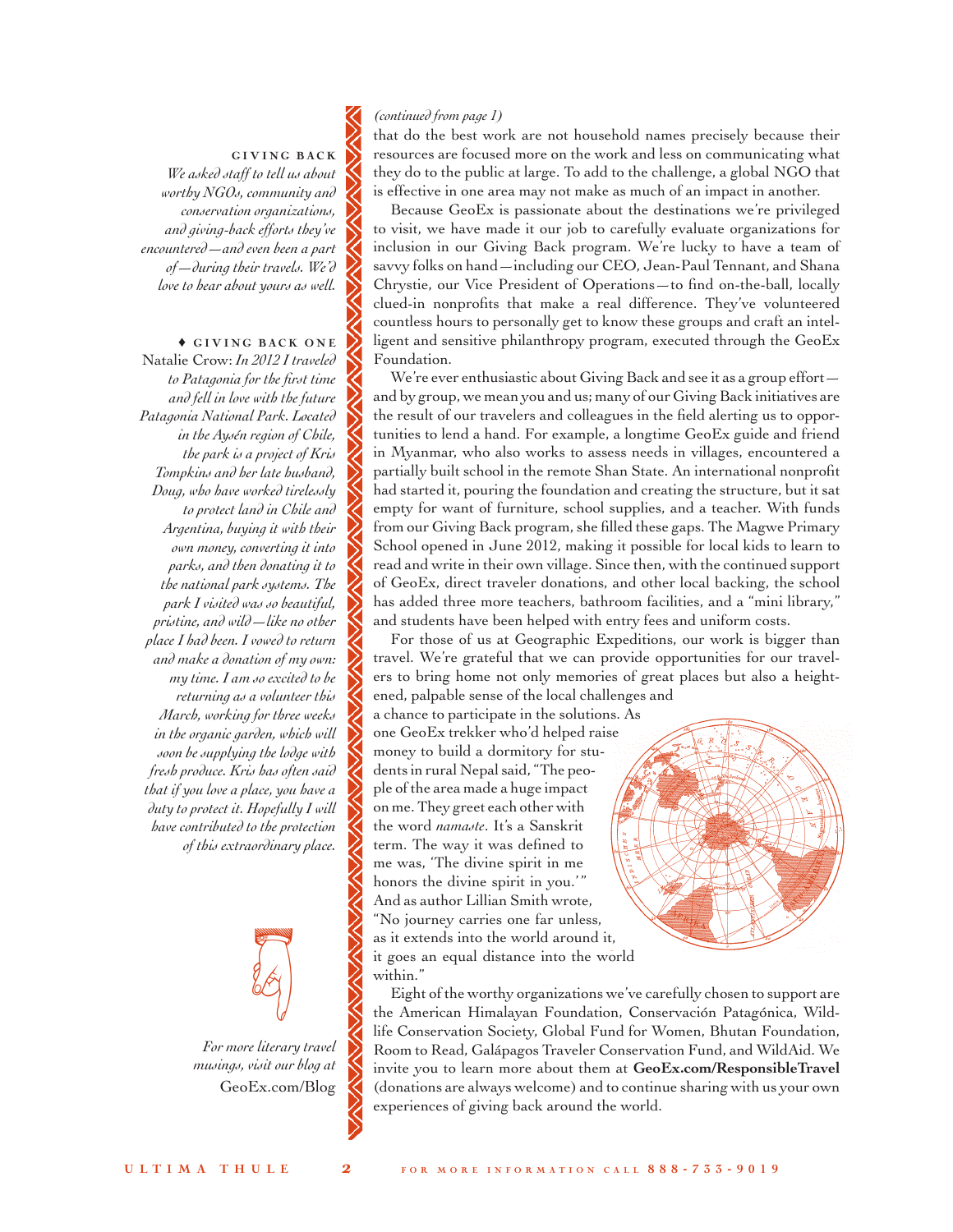# *Celebrating Don George and "The Way of Wanderlust"*

In a very welcome turnabout, our October in-conversation event featured our Editor in Chief Don George not as the interviewer but as the guest of honor. He was joined onstage by Kimberley Lovato and Lavinia Spalding, fellow travel writers who skillfully drew out inspiring and touching stories from Don about his life, career, and new book, *The Way of Wanderlust*, the



first collection of his own articles and tales. When asked to reflect on the evening, Don shared these kind words: "GeoEx's celebration of my book was one of the most meaningful events of 2015 for me. *The Way of Wanderlust* is not just an anthology; it's also a kind of memoir, the story of my life for the past 40 world-wandering years. I truly could not imagine a better way to launch that anthology and that memoir than the wonderfully festive evening of storytelling and celebration that GeoEx orchestrated." A video of the lively conversation can be viewed at **[GeoEx.com/Events](www.GeoEx.com/Events)**—and, naturally, his book can be found in bookstores and online.

## *New Trips News: Sudan and More*

Adding to the new trips you've seen listed in our latest dream-fueled catalog, our adventure travel mavens have recently unveiled these exciting, customizable journeys: *Ancient Riches of Sudan's Nubian Desert* follows the Nile through welcoming northern Sudan, exploring ruins of great significance, including little-visited pyramids and Jebel Barkal, the sacred sandstone mountain of the Black Pharaohs. *Conservation's Cutting Edge in the Congo* moves gently through UNESCO-listed Virunga National Park in the Democratic Republic of the Congo, encountering endangered mountain gorillas and the world's largest lava lake atop Nyiragongo volcano. *Trans-Caucasia: Azerbaijan, Georgia, and Armenia* shares ancient monuments, spectacular landscapes, and fascinating cultures shaped by Persians, Romans, Arabs, Ottomans, Russians, and Soviets. And our action-packed British Columbia adventure reaches remote wilderness areas by helicopter and sea plane, granting rare access to breathtaking mountains, luxurious wilderness lodges, and opportunities to spot bears, whales, and eagles. Please go to **[GeoEx.com](www.geoex.com)** to learn more.

# *Top Travel Specialists and Other Accolades*

*Condé Nast Traveler* recently announced their 2015 Top Travel Specialists list, and we are proud to note that three of our destination gurus were once again recognized for their expertise. Congratulations to Kate Doty (Private Jet Trips), Vassi Koutsaftis (Tibet), and Brent Olson (Bhutan). *(continued on page 4)*



*Request your 2016 GeoEx catalog (also available as an app) at*  [GeoEx.com/Catalog](www.geoex.com/catalog)

 $\triangle$  GIVING BACK TWO Tina Liadis: *While traveling in Cambodia, I was fortunate enough to spend a night in Chi Phat village, headquarters for a sustainable tourism project in the Cardamom Mountains. Villagers who at one time resorted to poaching to feed their families are now employed as guides for village visits, jungle trekking, bird-watching, and other activities. It was amazing to explore with them and discover the protected area's rain forests, waterfalls, rivers, mangroves, and wildlife, as well as cultural artifacts.*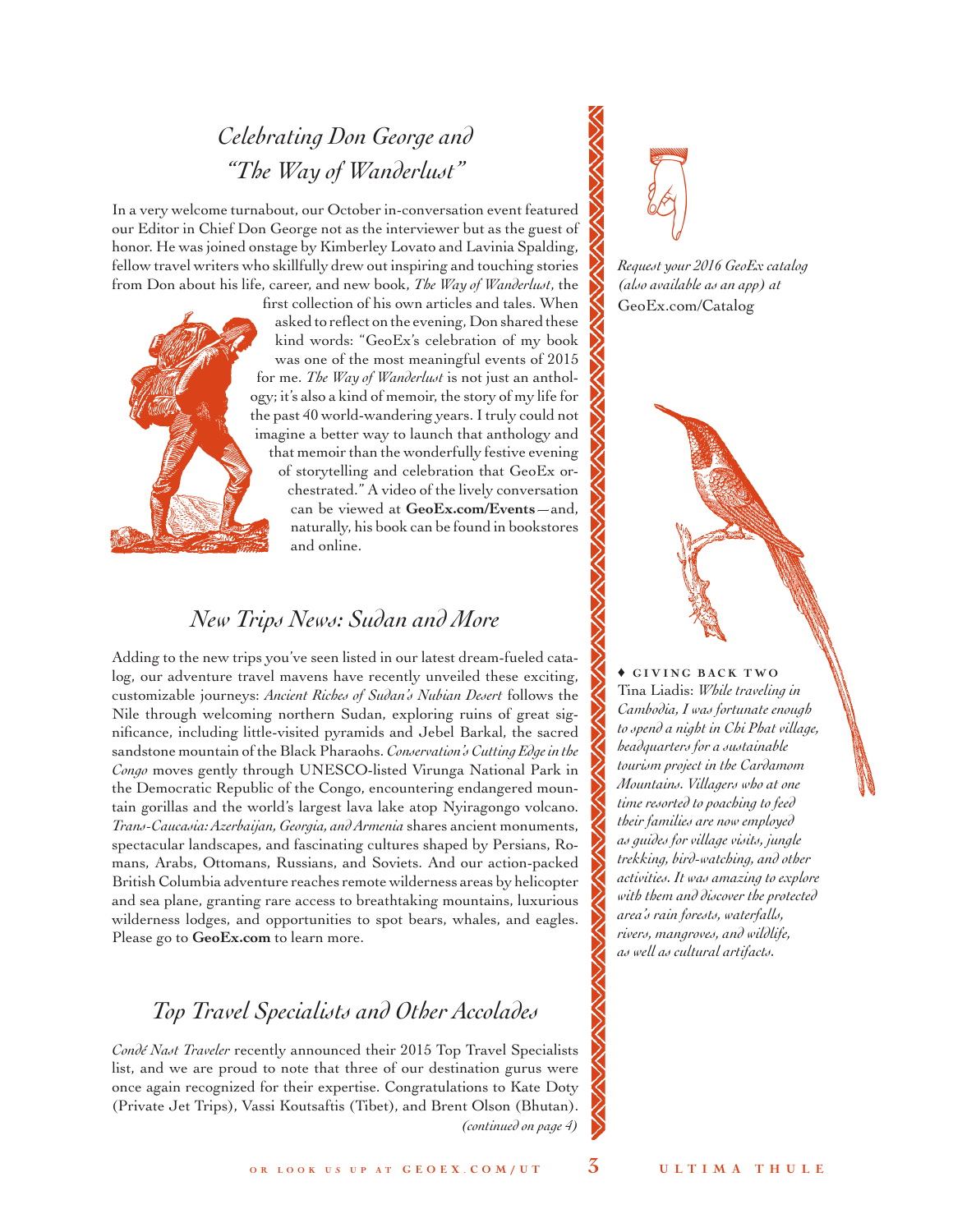$\triangle$  GIVING BACK THREE Jennine Cohen: *I've been really impressed with the work of Project Morrinho, an NGO located in the Pereira da Silva* favela *(shantytown) of Rio de Janeiro, Brazil. The project, a unique art installation showing a scale model of a* favela *cityscape, supports cultural and educational programs for local youth. I love sharing the project with GeoEx travelers.*



 $\triangle$  GIVING BACK FOUR Jean-Paul Tennant: *Solio Ranch in Kenya's Great Rift Valley was an eye-opener: 45,000 acres of fenced-in, heavily guarded savannah with a high concentration of black and white rhinos, Mount Kenya looming majestically in the background, and unusually large and graceful acacias (thanks to the forced exclusion of elephants). Unfortunately, my young sons and I quickly learned that even three layers of armed security (Kenyan army, Kenya Wildlife Service, and Solio's private security force) were no match for the economic forces at play. During our visit, two rhinos were poached over three days. In a place not far from slums where people are living on two dollars a day, a single rhino horn can sell for \$300,000 upon shipment to Vietnam or China.* 

#### *(continued from page 3)*

Visit **[GeoEx.com/Staff](www.GeoEx.com/Staff)** to read more about them and our other crackerjack trip planners.

We're also happy to announce that our staff reviews landed GeoEx 26th on *Outside* magazine's 100 Best Places to Work list for the fifth consecutive year. GeoEx also ranked high on The Best Adventure and Travel Jobs from *Outside*, which quoted our CEO Jean-Paul Tennant saying, "Our [research and development] consists of sending our people out into the field. It's probably not shocking at all that they love that." And we most certainly do!

## *Notes*

#### BY POPULAR DEMAND: NEW GROUP TRIP IN BORNEO

We've answered your call for a Group Trip in Malaysian Borneo, scheduling *Rivers and Jungles of Borneo* to run June 10–22. While we do kick off the journey in Kuching, a city known for its Chinese, Malay, and Indian mix, this adventure is more about communing with plant and animal life than with humankind. Trip creator Tina Liadis, who returned to the island for a scouting trip this past fall, is capping the group size at 12 travelers for more intimate observation in the wild.

Here's what's in store as we explore five wonderfully biodiverse areas. First, in Bako National Park, we track whimsical proboscis monkeys, endemic to the island, as they climb through the mangroves in the early morning. Then we fly to Gunung Mulu National Park to witness the dramatic exodus of the wrinkle-lipped bats from cave depths to feed on insects. "They expand and contract in the distance like a swarm of bees," exclaims Tina. Next we cruise the Kinabatangan River basin on the lookout for spectacular avian creatures like the crested serpent eagle. A whopping 15 pygmy elephants were spotted here not long ago. Moving on to the undisturbed Danum Valley Conservation Area, we may spy an orangutan in the cloud forest or a Malay civet on nighttime safari. We finish in Mount Kinabalu National Park to discover its exceptional array of flora and keep watch for the lesser-known oriental small-clawed otter. Reserve your spot with Tina soon.

#### A CERTAIN PASSION FOR PAKISTAN

Sara Barbieri, Asia aficionada and leader for our *Pakistan's Hunza Valley*  trip (June 18–July 6), speaks ardently about her experiences in this littlevisited corner in the country's northeast. She recalls the thrill of catching a freestyle polo match in Shigar next to locals, "savoring the satisfying thwack of mallet on ball and cheering on their team." She notes the beauty of shockingly turquoise Attabad Lake, created in 2010 by a landslide so massive that it inundated a 12-mile stretch of the world-famous Karakoram Highway. This summer, we'll cross the lake and go through the newly carved tunnels above it, now a part of the highway.

"While the vistas are a highlight of any visit to Hunza," Sara explains,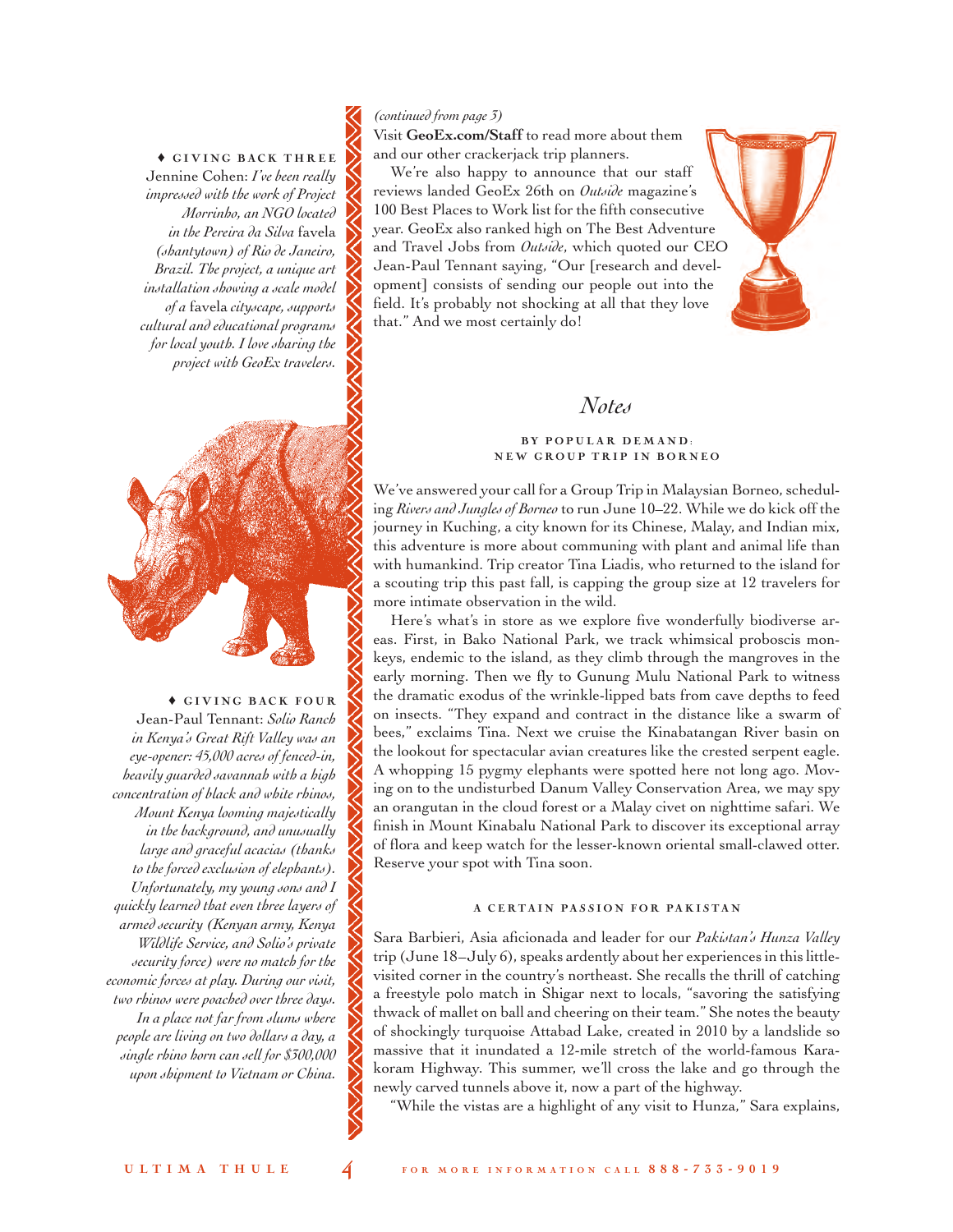"our explorations reveal smaller-scale treasures as well, such as the impressive forts of Baltit, Altit, Shigar, and Khapulu, all lovingly restored by the inspiring Aga Khan Trust for Culture. Wandering through these poignant palaces, you feel transported through time. When I was last there, I found myself imagining life as the Mir of Hunza."

Exciting adjustments to our adventure this year include an overnight in Rama, giving early risers the chance to watch the sun rise over the eastern ridge of Nanga Parbat. We'll also meet with a fascinating librarian and history buff at Gilgit's Colonial Library. Sara is standing by for questions.



#### THE BEST WAY TO SEE THE GALÁPAGOS

Of all the thrilling ways to experience the Enchanted Islands, *Galápagos Land and Sea* tops the list for our South America team. Linda de la Torre tells us why: "It's the best of both worlds! You're based from a luxurious catamaran for five nights, and then spend two at a special safari camp in the Santa Cruz Island cloud forest. This combination shows the widest range of islands and landscapes, and gives you a little more flexibility in activities and time to relax."

The boat, which holds 16 guests, is downright luxurious, and the camp modeled after Africa's superlative tented camps—features spacious suites on raised platforms and gracious hospitality. During both segments of the trip, charming and knowledgeable natural-

ist guides lead you close to species unique to the archipelago. Imagine giant tortoises, colorful marine iguanas, flightless cormorants, lava lizards, fabulous frigate birds, and Sally Lightfoot crabs.

The sea portion of this Custom Trip can also be made aboard a deluxe 48-passenger vessel. Whichever combination you choose, departures are offered year-round, and groups of eight or more save \$400 per person. Linda looks forward to telling you more.



#### THE WILDS OF THE WHITE CONTINENT

It's known as the White Continent. Ninety-eight percent covered in ice, it's the coldest, driest, and windiest place on earth. Why visit such a forbidding place? First, it is one of the last unexplored frontiers. Second probably because humans find it inhospitable—it is a haven for wondrous wildlife.

*An Explorer's Antarctica* takes you there by comfortable ice-strengthened ship. The team of naturalists, historians, and geologists aboard helps identify the abundant critters and explain the history of *Homo sapiens* exploration and exploitation here. Twice daily (depending on weather and ice *(continued on page 6)*



*To reach the travel wizards noted here, please call* 888-733-9019

#### $\blacklozenge$  GIVING BACK FIVE Hannah Gaff: *I had the*

*opportunity to teach theater, English, and acrobatics to children in the village of Les in northern Bali. Many of the villagers were salt farmers and fishermen, and when it wasn't farming season, they were forced to live on very little. My experience with their community was so rewarding that my theater company, UpLift Physical Theatre, arranged a benefit performance in Ubud to raise awareness for the salt business and money for the Les farmers. I left Bali feeling more connected to the local people and inspired to continue volunteering as a teacher and performer as a means of intercultural exchange and raising awareness.*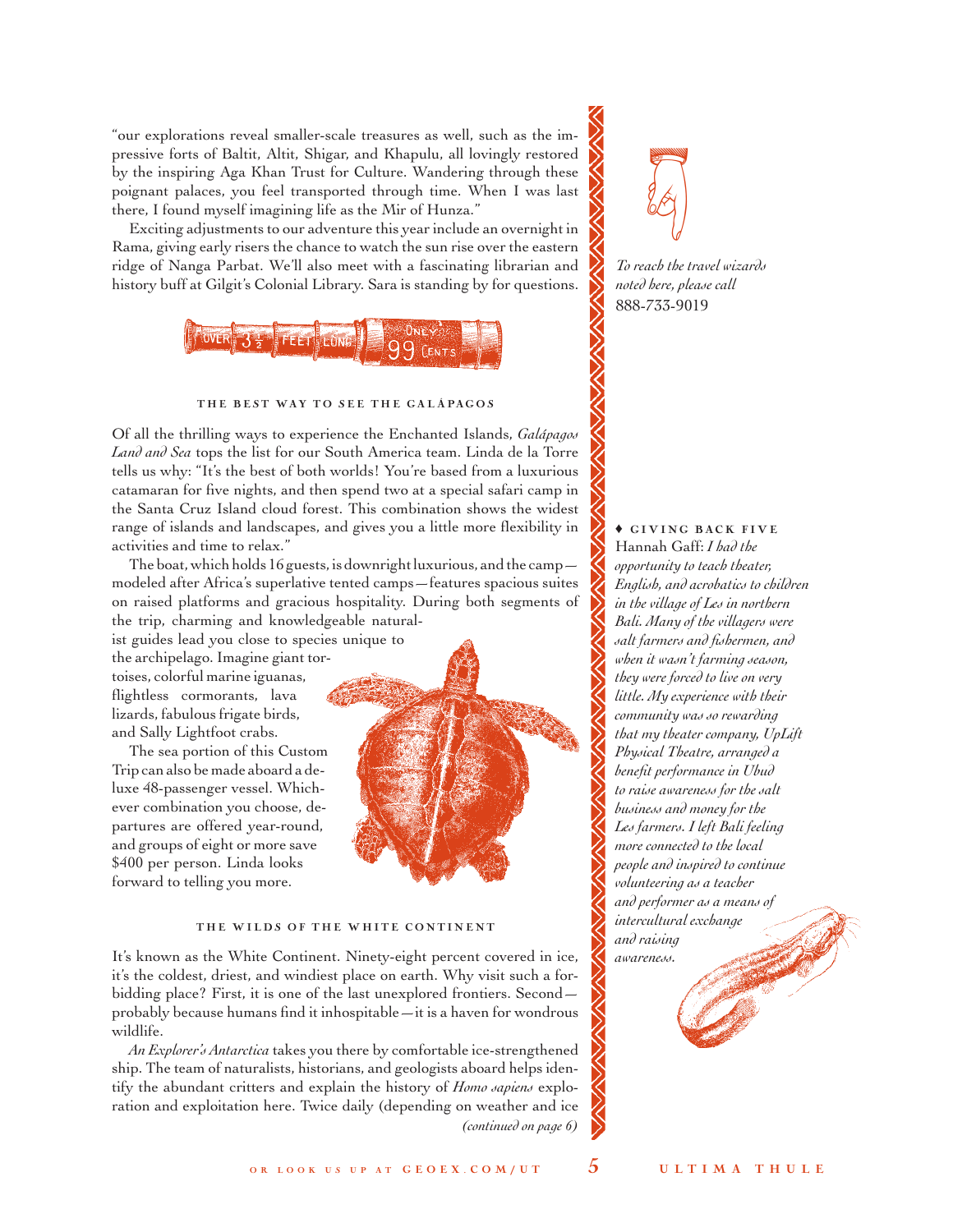$\triangle$  GIVING BACK SIX Jessica Silber: *The poor conditions in Johannesburg's Alexandra township are dismaying, so it was great to be surprised by the happy energy of the kids in the Friends of Alexandra crèche. A nonprofit, the crèche cares for about 40 children daily with a schoolroom, kitchen, and playground. From the moment I walked in, I was rendered pretty much immobile by the kids, who fiercely hugged my legs and swarmed me for high fives and singalongs.*



 $\triangle$  GIVING BACK SEVEN Sara Barbieri: *In the Punjab state of northern India, the* langar *(community kitchen) at the Golden Temple offers meals to any and all, serving as many as 40,000 people on any given day. Anyone can volunteer, and though there are no sign-up sheets, no particular times you are supposed to appear, there is simply a constant flow of volunteers that makes this kitchen function. My niece Sam and I each took a turn stirring an enormous pot of dal lentils and feeling, just for a moment, part of the inspiring effort.*

#### *(continued from page 5)*

conditions), you adventure onto land to encounter huge king penguin rookeries, grazing geese, black-browed albatross, and lolling seals, as well as breath-stopping snow-sculptured landscapes. Whalewatching opportunities are aplenty. (In *The Way of Wanderlust*, Don George describes coming eye to eye with a whale: "In that instant she communicated something that I can only convey as peace and understanding.")

Cruises depart regularly from November to February and last 11–24 days, depending on a variety of choices. Shorter journeys focus on the Antarctic Peninsula, while longer



ones include the Falklands and South Georgia

Island. And if you have less time or no stomach for the Drake Passage crossing, ask about our *Fly and Cruise Antarctica* option. Call Urs Hofmann for details.

#### PHENOMENAL GUIDE TO REVEAL THE WONDERS OF TANZANIA

Tanzania native Arnold Swai is living proof that the right guide makes all the difference when we travel. Thanks to his upbringing near Mount Meru and Kilimanjaro, plus his decade of exploring the diverse habitats of East Africa, he knows just how to clear our otherwise foggy specs and draw us into more intimate experiences in his homeland, a country that possesses one of the planet's most remarkable concentrations of fauna. We're delighted that he'll be leading our August 22–September 2 and September 11–22 *Wildlife Wonders of Tanzania*, which take place during Africa's winter, the dry season, when grasses are low and animals are easier to spot.

Attentive and observant, Arnold builds on each moment, ensuring that nothing is repeated, nothing missed. During our stay at a well-equipped mobile camp, he'll knit connections between our bush walks, morning safaris, and moonlit game drives. His broad understanding of African culture will facilitate our introduction to the seminomadic Maasai people. In Tarangire National Park, he'll share insights about the ancient baobab forest and surrounding habitats, teeming with elephants, buffalos, impalas, and elands. As we drive over a large portion of the Serengeti, Arnold will narrate the change in ecosystems, enthusiastically pointing out all things flying, crawling, and flowering, and he'll know when to pull out the tea and biscuits or gin and tonics. Starla Estrada is happy to make the arrangements.

#### A MOUNTAIN CULTURE THAT DEFIES DESCRIPTION

Standing amid splendid Andean peaks in Peru's Lares Valley, it's nearly impossible to put the beauty into words. Maybe it's because we feel the need to explain what's there when, in essence, what's *not* there is what takes our breath away. The simplicity and quietude contrast so starkly with our modern lives.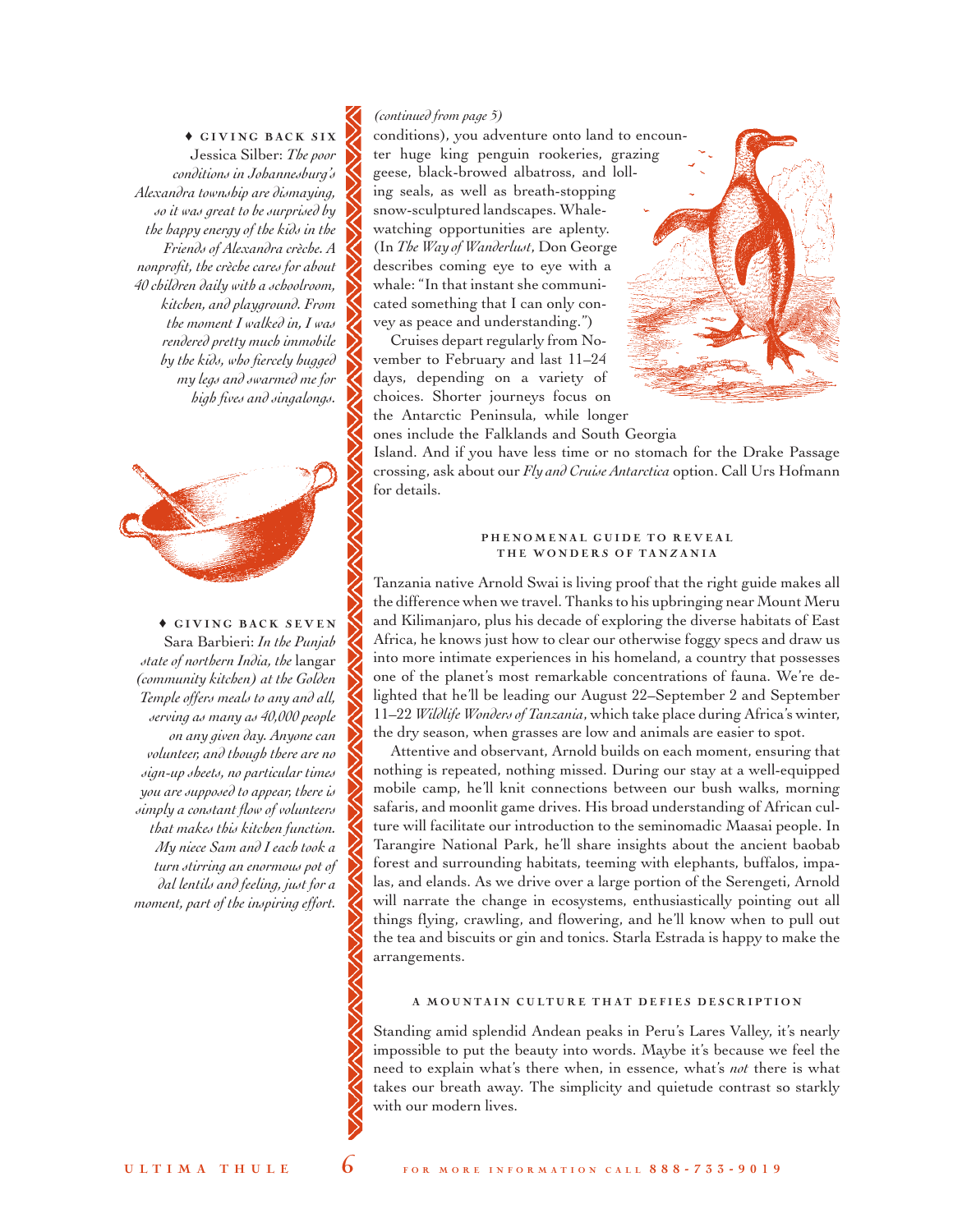On our new *Panoramas of Peru* journey (September 3–11), we soak up that gorgeous mountain scenery and meet local community members, experiencing a lifestyle refreshingly spartan compared to our own. Interacting with the people was a highlight for GeoEx traveler Noni Allwood: "We'd load up in the markets every day and give to those we found along the magically remote roads. Nothing compares to the smile of

a kid eating a fresh mango, apple, or tangerine. The people in the mountains eat only potatoes, yucca, quinoa, and corn, so bread and fruit are real gifts."

As we venture through the Sacred and Lares Valleys, we revel in highaltitude hiking (with options for varying energy levels) and stay in comfortable, beauti-

fully situated lodges. Along the way are lively weaving villages, pristine peaks, misty waterfalls, and remarkable ruins, including the archaeological site of Ancasmarca and the well-preserved Incan site at Purmamarca. The trip's grand finale: Machu Picchu. Jennine Cohen is the one to call.

#### LETTER FROM MOROCCO

"If Morocco were to write me a letter," imagines poet and artist Anna Elkins in her evocative blog on Wanderlust, "it would smell like the tanneries, taste like date milk with orange blossom, feel like the cool *zellij* tile around a fountain, sound like the evening call to prayer, and look like a donkey."

Considering what Fès might say, she conveys what is both gorgeous and uncomfortable about the place: "Expect to start craving lamb-and-prune tagine cooked for hours over coals, . . . expect moments of despair when cheated of dirham in the idiosyncratic business of bartering for them, . . . expect to feel a sense of timelessness when you stand on a *riad* rooftop, looking out over a city that has hardly changed in a millennium, except for the satellite dishes."

We're glad to have Casablanca native Khalid Mouzaki to pave the way through Fès and the rest of our 16-day *Morocco: From Casablanca to Marrakech* adventure (September 17–October 2). We lose ourselves in

souks, explore seaside Essaouira and the High Atlas Mountains, and sleep



in a Berber camp in the Sahara. And when we're craving those aromatic tagines, we sit down to wonderful meals, one of which we help to make in a cooking class. Contact Jess Silber for more information, and go to **[GeoEx.com/Blog](www.GeoEx.com/Blog)** to read Anna's full story, "From Morocco, with Love."

♦ G I V I N G BACK: SHARE YOUR STORIES *We'd love to hear about the community efforts that GeoEx travelers have encountered or been involved with while adventuring abroad. If you'd like to share—and possibly be mentioned online please e-mail your stories and photos to [info@geoex.com.](mailto:info@geoex.com)*



*Share this* Ultima Thule *with friends: a PDF version is available at*  [GeoEx.com/Newsletter](www.GeoEx.com/Newsletter)

CST #1006401-10